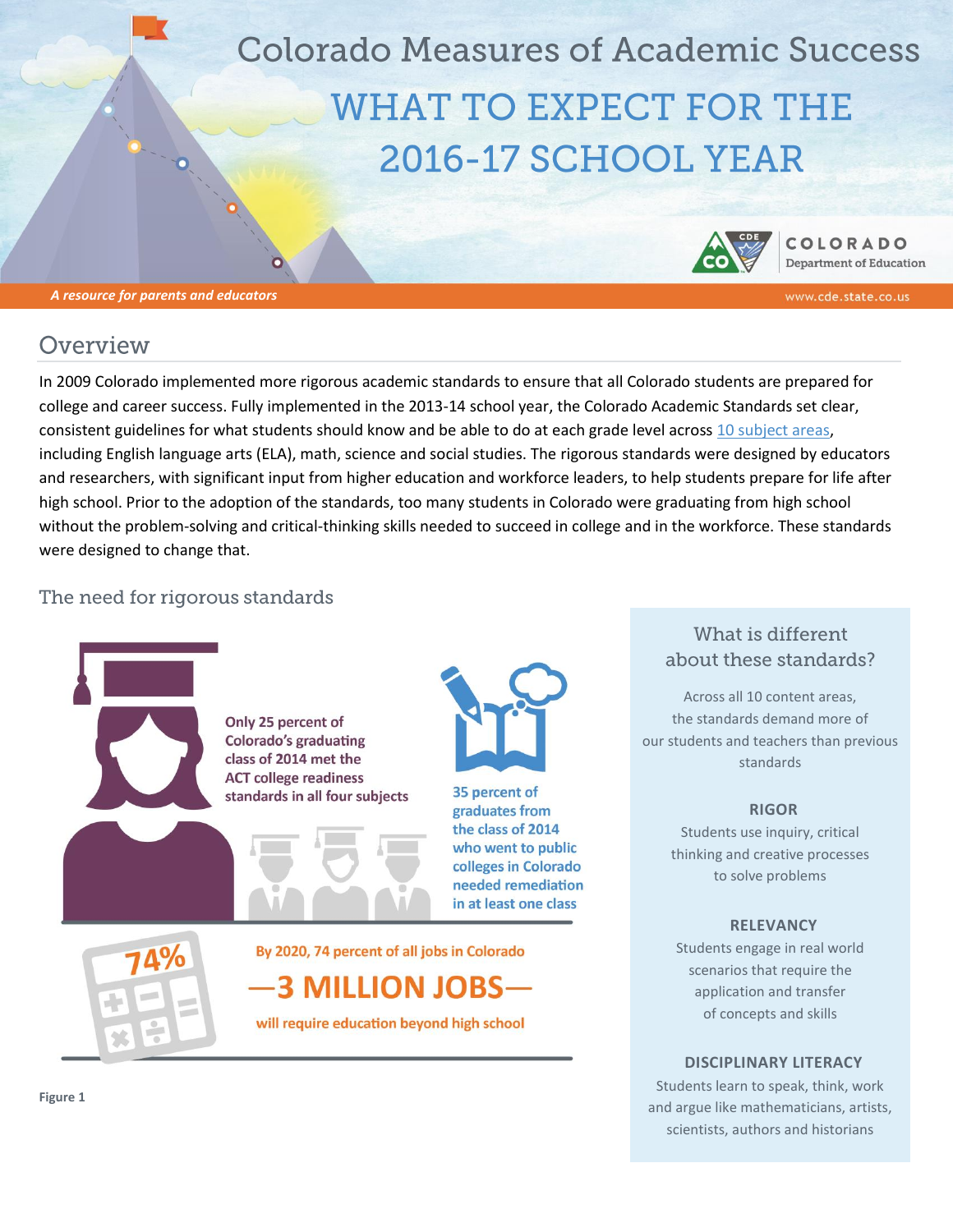

# Assessments align with rigorous standards

To accurately measure student mastery of these skills and expectations, Colorado adopted assessments that align with the [Colorado Academic Standards.](https://www.cde.state.co.us/standardsandinstruction/guidestostandards) Colorado Measures of Academic Success (CMAS) assessments are the state's common measurement tool of student progress at the end of the school year in English language arts, math, science and social studies. Designed to be administered online, the tests feature a variety of interactive questions that are engaging and aligned with 21st century teaching and learning practices.

The standards-aligned assessments help educators and parents know how their students are performing and growing over time and how they compare to their peers across the district and the state. In the case of the English language arts and math tests, students and parents can also compare performance with students around the country.

# Social studies and science tests

State science and social studies tests measuring the Colorado Academic Standards were administered online in Colorado for the first time in the 2013-14 school year. Th[e Colorado Department of Education,](https://www.cde.state.co.us/) testing contractor Pearson, and Colorado educators collaborated to develop these assessments, ensuring alignment to the Colorado Academic Standards, as well as innovative ways of measuring knowledge and understanding.

# Math and English language arts tests

As required by state law, Colorado's tests in English language arts and math were developed in collaboration with a consortium of states, known as [PARCC,](https://www.cde.state.co.us/assessment/newassess-parcc) that came together to develop a shared way to measure how students are performing academically based on more rigorous college and career ready standards. Colorado is a member of PARCC's governing board and Colorado educators were highly involved in the development of the tests.

## 2016-17 tests

In the 2016-17 school year, CMAS testing will take place from April 10–28. However, the Colorado Department of Education will allow districts to begin testing online earlier in the content areas of English language arts and math if they cannot complete testing within the allotted timeframe due to limitations on the number of computers or other devices needed for testing. The maximum test window for English language arts and math is six weeks.

State law allows districts to use paper versions of any online test.

## **Colorado State Assessment** 2016-17 Calendar

#### **AUGUST 2016**

CMAS English language arts, math, science and social studies and PSAT and ACT 2016 Results publicly released

**APRIL 10 – 28, 2017** CMAS English language arts, math, science and social studies administration window

**APRIL 11, 2017** SAT administered to 11th-grade students

**APRIL 11 or 12, 2017** PSAT administered to 10th-grade students

#### **SUMMER 2017**

2017 Results available for CMAS English language arts, math science and social studies, as well as PSAT and SAT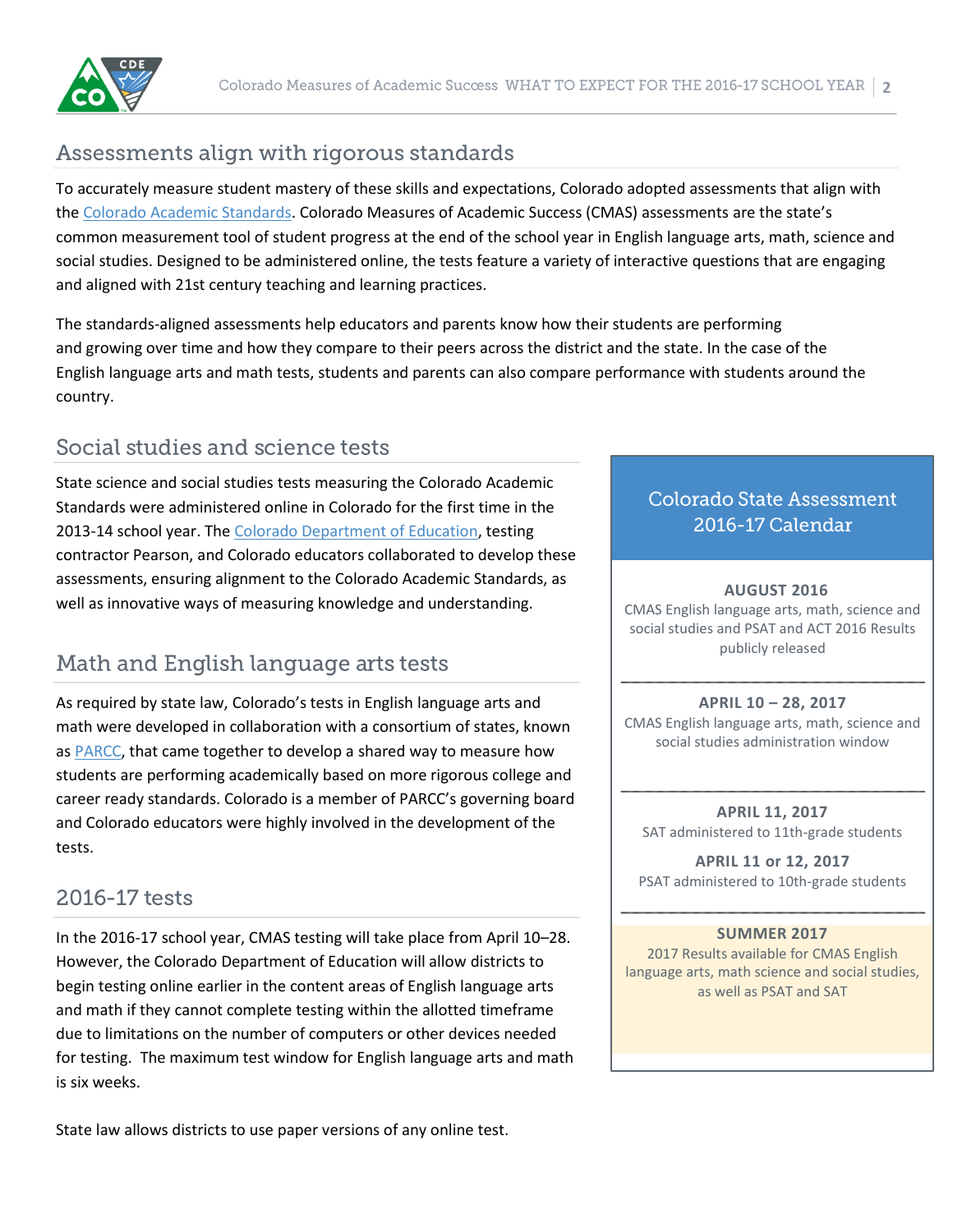

## What tests will students take?

| <b>ENGLISH</b><br><b>LANGUAGE</b><br><b>ARTS</b> | Grades 3 through 9                                                                                              |   | <b>SCIENCE</b> | Grades 5, 8 and 11 |
|--------------------------------------------------|-----------------------------------------------------------------------------------------------------------------|---|----------------|--------------------|
| <b>MATH</b>                                      | Grades 3 through 9                                                                                              | 偏 | <b>PSAT</b>    | Grade 10           |
| <b>SOCIAL</b><br><b>STUDIES</b>                  | Grades 4 and 7<br>To be done on a sampling basis<br>with schools participating once<br>every three years.       |   | <b>SAT</b>     | Grade 11           |
| . .                                              | the contract of the contract of the contract of the contract of the contract of the contract of the contract of |   |                |                    |

## Why are statewide tests important?

CMAS tests are the only common measuring tool for students in grades 3 through 9 in Colorado. Participation is important because results help students, parents, schools and districts understand whether students have mastered the content they need to know by the end of the school year and are on track to be ready for college or career after graduation. At the same time, state law requires local school boards to develop a policy allowing parents to excuse their students from participating in one or more state assessments. According to the law, districts cannot impose negative consequences on students or parents if a parent excuses their student from an assessment. Likewise, districts cannot impose burdens on students to discourage them from participating in an assessment.

### 2016-17 State Testing Hours (Tentative)

|          |                                            | $\left( r\right)$<br>i e.<br>Þ |                                   |                | W)                       |                          |                              |
|----------|--------------------------------------------|--------------------------------|-----------------------------------|----------------|--------------------------|--------------------------|------------------------------|
|          | <b>ENGLISH</b><br><b>LANGUAGE</b><br>ARTS* | <b>MATH</b>                    | <b>SOCIAL</b><br><b>STUDIES**</b> | <b>SCIENCE</b> | <b>PSAT</b>              | <b>SAT</b>               | <b>TOTAL</b><br><b>HOURS</b> |
| Grade 3  | 4.25                                       | $\overline{4}$                 | $\overline{\phantom{a}}$          |                | $\overline{\phantom{a}}$ |                          | 8.25                         |
| Grade 4  | 4.5                                        | 4                              | (4)                               | ٠              | ٠                        | $\overline{\phantom{a}}$ | 8.5(12.5)                    |
| Grade 5  | 4.5                                        | 4                              | ٠                                 | 4              | ۰                        | $\overline{\phantom{0}}$ | 12.5                         |
| Grade 6  | 5.16                                       | $\overline{4}$                 | $\overline{\phantom{a}}$          | ٠              | ٠                        | $\overline{\phantom{0}}$ | 9.16                         |
| Grade 7  | 5.16                                       | $\overline{4}$                 | (4)                               |                | ٠                        |                          | 9.16(13.16)                  |
| Grade 8  | 5.16                                       | $\overline{4}$                 | ۰                                 | $\overline{4}$ | ٠                        | ۰                        | 13.16                        |
| Grade 9  | 5.16                                       | 4.5                            | -                                 |                | ٠                        |                          | 9.66                         |
| Grade 10 | $\sim$                                     | $\equiv$                       | -                                 |                | 2.75                     | $\overline{\phantom{0}}$ | 2.75                         |
| Grade 11 | ۰                                          |                                |                                   | 3              | $\sim$                   | $3***$                   | 6                            |

*Tests are broken down into individual sessions lasting between 60 and about 110 minutes*

*\*Some Colorado students will participate in the CMAS English language arts (PARCC) 90- to 110-minute field test of questions that could be used in future years.*

*\*\*Social studies assessments are administered on a sampling basis with schools participating once every three years.*

*\*\*\*Students who elect to take the additional optional essay will add about an hour to their SAT testing time*